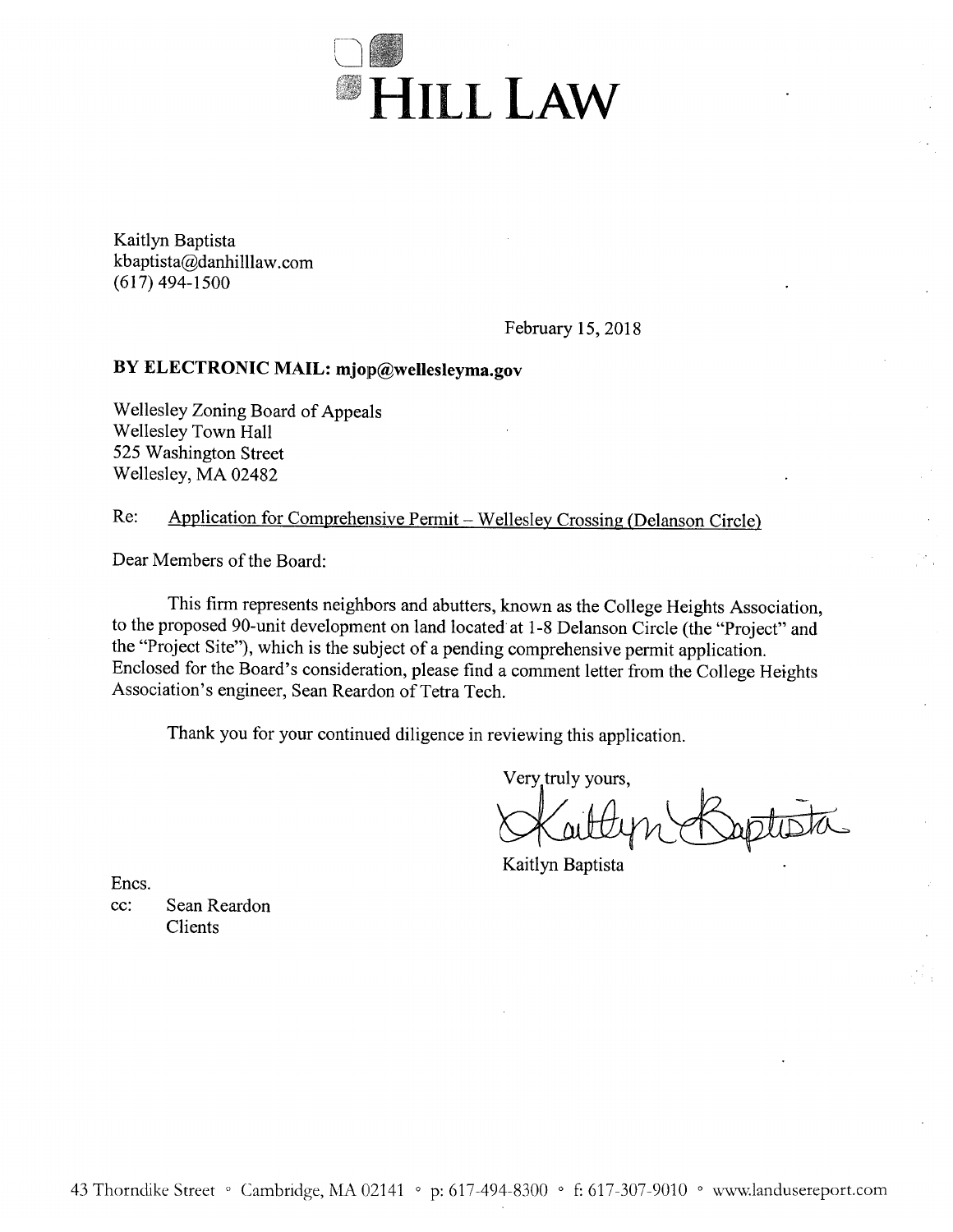

February 13, 2018

Daniel C. Hill, Esq. Hill Law 43 Thorndike Street Cambridge, MA 02141

#### **Re: Wellesley Square Residences – Chapter 40B Application Delanson Circle Wellesley, Massachusetts**

Dear Mr. Hill:

The following are comments generated during the course of our review of applicant submittals and collateral materials related to the above-referenced project (Project). It is our understanding that the applicant's engineer has indicated a major drainage re-design is in process so our comments focus on general issues related to design, constructability and public safety whose eventual resolution may substantially impact Project design. The following is a list of specific documents reviewed:

- *Wellesley Square Residences – 8 Delanson Circle Wellesley, MA 02482 dated November 17, 2017 – ZBA Submission* hereinafter referred to as "Project Plans".
- Wellesley Department of Public Works Engineering Division Comment Letter dated January 18, 2018 hereinafter referred to as "DPW Comment Letter"
- *Preliminary Hydrologic Analysis for: Comprehensive Permit Development Wellesley Square Residences, Wellesley, MA* by McKenzie Engineering Group dated November 30, 2017 hereinafter referred to as the "Drainage Report".
- *Wellesley Crossing - Proposed Wavier List*

# **Comments**

The following are specific comments generated during the course of our review.

### Project Plans

- 1. It would be helpful if Project Plans and other documentation used a common project title to avoid confusion when referencing particular submittals. For example titles on civil and architectural plans vary and the waiver list references "Wellesley Crossing".
- 2. The Plans do not provide reasonable offsets from abutting properties to construct the work without trespass on adjacent public and private property. In particular Project Plans indicate a proposed retaining wall along the majority of the site's northern boundary with no offset from the property line and no indication of footing limits. Landscape plans suggest a modular block wall is proposed. Modular block walls require geotextile tie-backs that extend more than 10 feet into the retained material (on abutting property) to resist loads. Those tie-backs would necessarily extend onto abutting property suggesting the proposed wall locations are not feasible. Similarly, walls proposed along the Hollis Street and Linden Street rights-of-way provide no offset in which future repairs or modification could be accomplished without disturbing improvements in the public/private way.
- 3. The Project Plans indicate a 12-foot wide Fire Lane. NFPA regulations require Fire Lanes to be a minimum of 20 feet in width or as otherwise approved by the local Fire Chief. In our opinion the 12-foot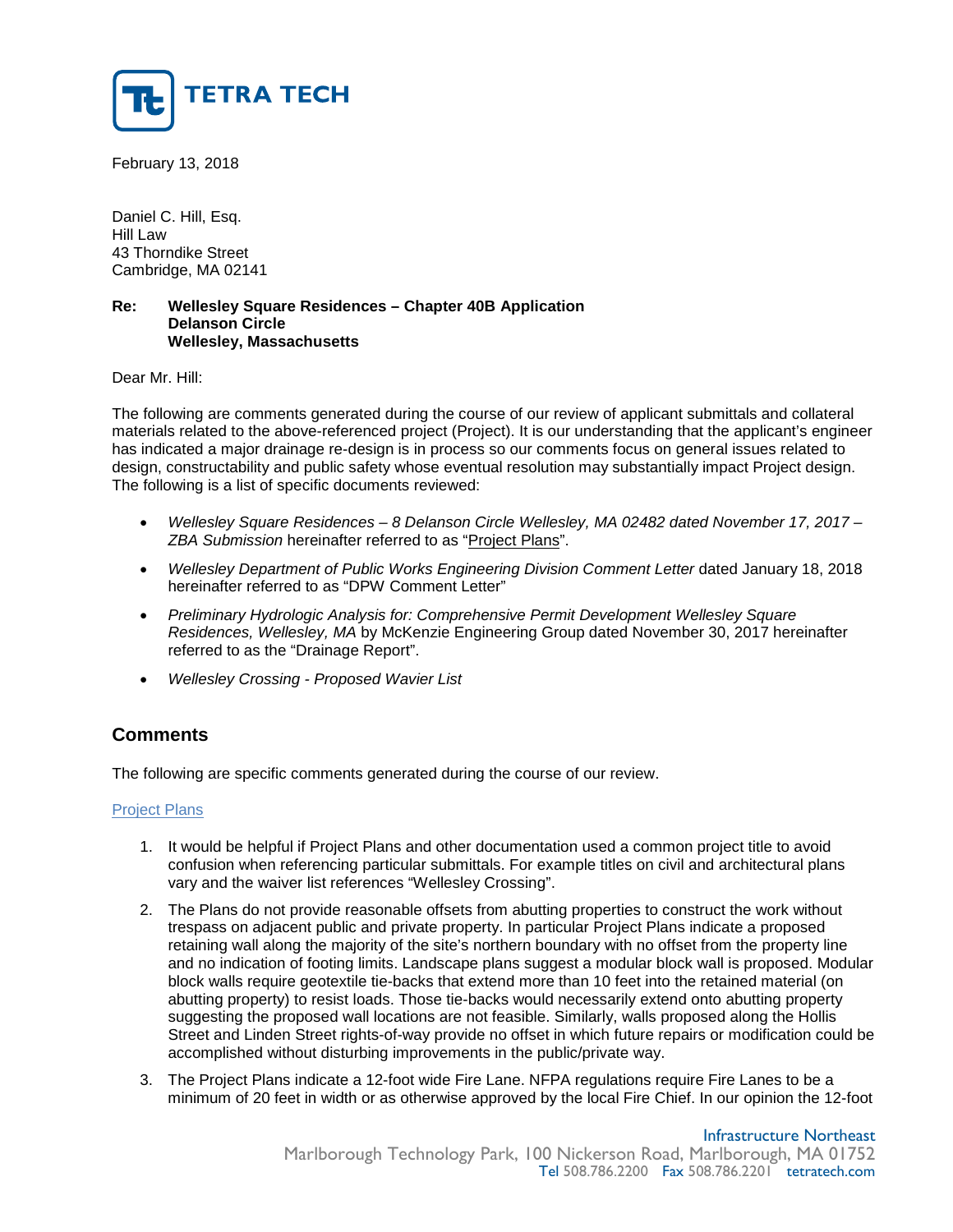Fire Lane shown on the Project Plans does not provide adequate accommodation for emergency vehicles since it does not provide enough room for truck outriggers, does not provide through access or safe turnaround area, is constrained by vertical walls on both sides and is offset less than eight feet from the building roof line leaving little to no room to safely operate equipment.

- 4. No area for staging of construction materials or equipment is provided on the plans. Given the proposed density of development we recommend the Applicant be required to provide a clear Construction Management Plan identifying proposed construction phasing and addressing critical components of construction such as contractor parking, construction trailer location, crane location (if needed), construction laydown area, construction materials delivery, snow storage and temporary stormwater controls. The proposed density leaves little or no space for normal construction operations and construction activity is likely to spill onto neighboring streets creating potential risks to public safety.
- 5. Given the proposed building height and proximity to neighboring residential property we recommend the Applicant provide a clear description of anticipated building mechanical systems and location of all exterior noise/emissions generating mechanical units. We also suggest the ZBA request the Applicant to provide an analysis of how sound is likely to travel from the proposed lawn area toward Oakencroft Road. Given the proposed shape of the building and the lack of alternate congregation space on site it is likely that noise from the only outdoor common space could be amplified or projected toward abutters west of the project.
- 6. There is no provision for removal/storage of snow. Applicant should indicate where snow will be stored or otherwise commit to immediate offsite removal. Snow should not be stored in areas designated for stormwater control and should not be moved to the adjacent public/private right-of-way.
- 7. Tree removal required to construct the site will reduce existing canopy coverage on abutting parcels and require removal of trees whose base is located on abutting property. In particular trees located along the Project's north boundary will require removal or will otherwise have root systems damaged to a degree that will likely kill the tree. Many of the trees are located near the property boundary and their loss will eliminate privacy screen and shade on nearby residence on Hollis Street while simultaneously introducing a new four-story building face less than 50 feet from the existing home. We recommend the ZBA request the Applicant provide pre- and post-development renderings of views into the site from adjacent homes including any anticipated tree removal necessary to complete the work and proposed landscape mitigation.
- 8. It is unclear from project submittals how trash will be managed on site. No space is identified on lower levels or within the site for trash removal or recycling. We recommend all trash storage be limited to areas within the building.

## Stormwater Management

We understand the stormwater management system is currently under re-design and we offer the following comments to identify issues that should be addressed in the revised design.

- 9. The analysis evaluates cumulative stormwater impacts at the confluence of Linden and Hollis Street. Discharges to Hollis and Linden Streets should be evaluated independently to confirm no increase in runoff to either street.
- 10. The proposed grading along the Project's northwest boundary alters runoff patterns from adjacent parcels and results in accumulation of flow on adjacent property. Proposed grading should not result in additional runoff onto or otherwise impede runoff from abutting parcels and all offsite runoff flowing through the Project's stormwater system must be included in modeling.
- 11. The current design includes a complicated network of "stormwater planters". Future drainage design should account for storage volume lost to planting and accumulated detritus.
- 12. Drainage analysis should include an evaluation of available capacity in the existing 12-inch drain in Linden Street to confirm no increased flooding will occur in downstream or upstream areas. If drainage